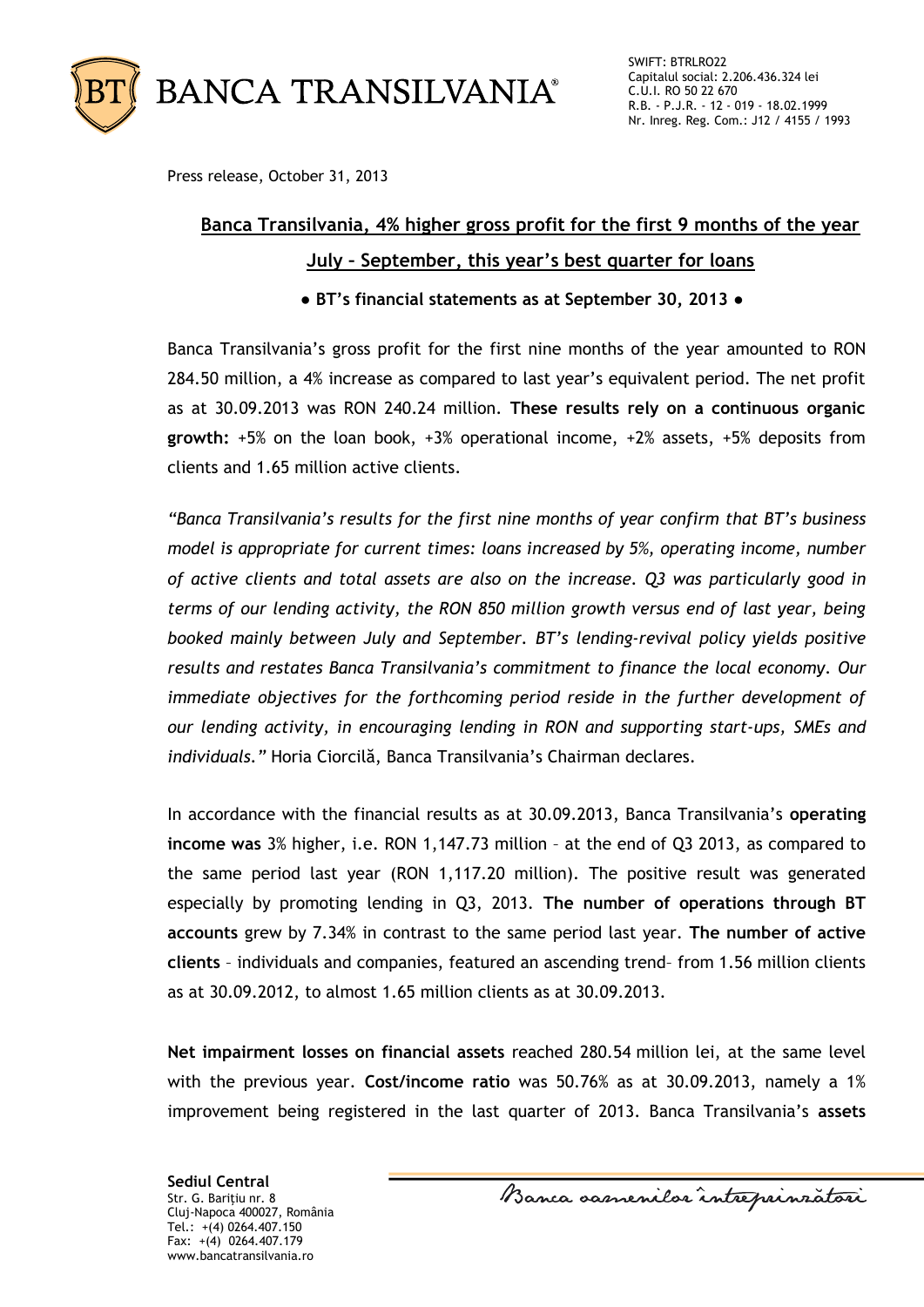reached 30,286.69 million lei end of Q3 2013, 2% higher than the amount recorded as at 31.12.2012.

The Bank's **loan portfolio** amounts to RON 18,416.62 million lei, 5% higher than at the end of 2012. The portfolio, predominantly in LEI, has the following business line breakdown: 51% are loans granted to companies with a yearly turnover exceeding 1 million EUR, and almost 50% are represented by SME and retail loans. Non-Performing loans (PAR 90) stand for 13.22% of the bank's total loan portfolio. Specific provisions and mortgage collateral ratio for non-performing loans is **122%** remaining at a relatively constant level for the last two years**. BT applies the same conservative provisioning policy, as embraced at the beginning of the financial crises, this strategy having as result the consolidation of our financial stability.** The balance of loan provisions is 2,354.44 million lei, as at 30 September 2013, vs. 2,111 million lei, end of 2012.

Total **resources** from BT customers, in the first 9 months of 2013, rose with 5% vs. end of 2012, amounting to 24,419.90 million lei.

In 2013 Banca Transilvania issued EUR 30 million **subordinated convertible bonds** and signed a new subordinated loan agreement amounting to EUR 25 million. Also, in October 2013 BT signed a guaranteeing facility with the **European Investment Fund** dedicated to micro companies.

**The capital adequacy ratio** remained also at a comfortable level of 12.40% - nine month profit included (unaudited).

**Marketing & Communication Department**

Banca samenilor intreprinzatori

2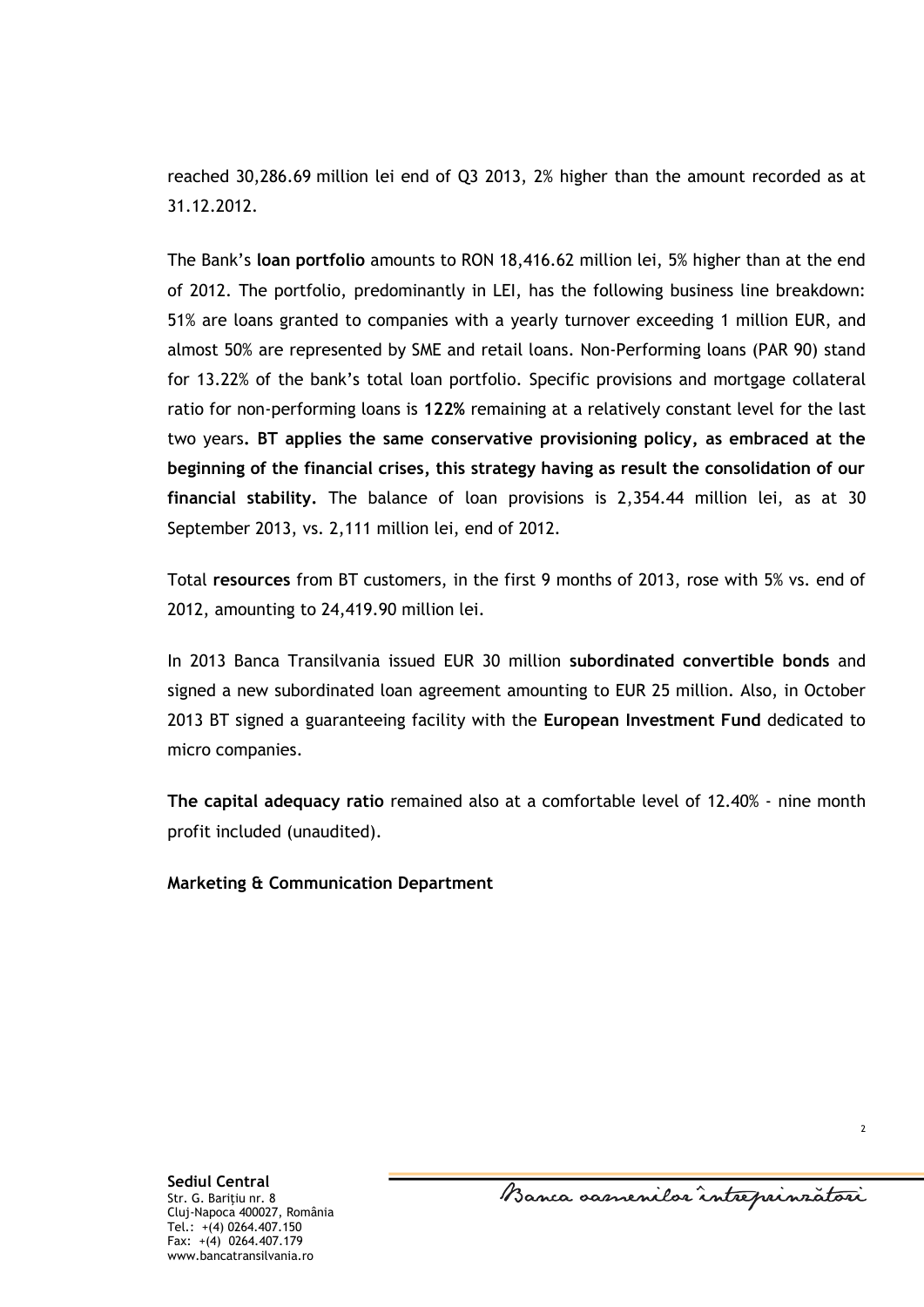**Annex**

## **FINANCIAL RESULTS, 30.09.2013**

|               | <b>BALANCE SHEET</b>                         |              |               | ∆ 30,09,2013     |
|---------------|----------------------------------------------|--------------|---------------|------------------|
|               | thd lei                                      | 30-Sept -13  | 31-Dec-12     | Vs31,12,<br>2012 |
|               |                                              |              |               |                  |
|               | Cash and cash equivalents                    | 4,528,232    | 5,576,290     | 0.81             |
|               | <b>Placements with banks</b>                 | 1,068,170    | 1,304,788     | 0.82             |
|               | Loans and receivables - securities           | 77,599       | 78,326        | 0.99             |
|               | Financial assets through profit and loss and |              |               |                  |
| derivatives   |                                              | 10,625       | 39,179        | 0.27             |
|               | Loans and advances to customers - net        | 16,062,181   | 15,457,481    | 1.04             |
|               | -Loans and advances to customers - gross     | 18,416,623   | 17,568,485    | 1.05             |
|               | - Loan provisions                            | (2,354,442)  | (2, 111, 004) | 1.12             |
|               | Investment securities, available for sale    | 7,903,082    | 6,529,701     | 1.21             |
|               | Intangible assets                            | 79,672       | 80,090        | 0.99             |
|               | Tangible assets                              | 286,770      | 290,006       | 0.99             |
|               | <b>Equity investments</b>                    | 73,956       | 74,053        | 1.00             |
|               | Other assets                                 | 196,405      | 142,130       | 1.38             |
|               | <b>Total assets</b>                          | 30,286,692   | 29,572,044    | 1.02             |
|               |                                              |              |               |                  |
|               | Deposits from banks                          | 321,615      | 45,953        | 7.00             |
|               | Deposits from customers                      | 24,419,899   | 23, 232, 922  | 1.05             |
|               | Loans from banks and other financial         |              |               | 0.50             |
| institutions  |                                              | 1,487,777    | 2,969,302     |                  |
|               | Subordinated liabilities                     | 538,200      | 288,810       | 1.86             |
|               | Deferred tax liabilities                     | 87,240       | 28,228        | 3.09             |
|               | <b>Other liabilities</b>                     | 438,412      | 311,892       | 1.41             |
|               | <b>Total liabilities</b>                     | 27, 293, 143 | 26,877,107    | 1.02             |
|               |                                              |              |               |                  |
| <b>Equity</b> | Share capital                                | 2,292,937    | 1,989,543     | 1.15             |
|               | <b>Reevaluation reserves</b>                 | 30,066       | 38,125        | 0.79             |
| Own shares    |                                              |              | $-7,752$      | 0.00             |
|               | Retained earnings                            | 315,726      | 376,144       | 0.84             |
|               | Other reserves                               | 354,820      | 298,877       | 1.19             |
|               | <b>Total equity</b>                          | 2,993,549    | 2,694,937     | 1.11             |
|               | <b>Total liabilities and equity</b>          | 30,286,692   | 29,572,044    | 1.02             |
|               |                                              |              |               |                  |

**Sediul Central**

Str. G. Bariţiu nr. 8 Cluj-Napoca 400027, România Tel.: +(4) 0264.407.150 Fax: +(4) 0264.407.179 www.bancatransilvania.ro

Banca samenilar intreprinratori